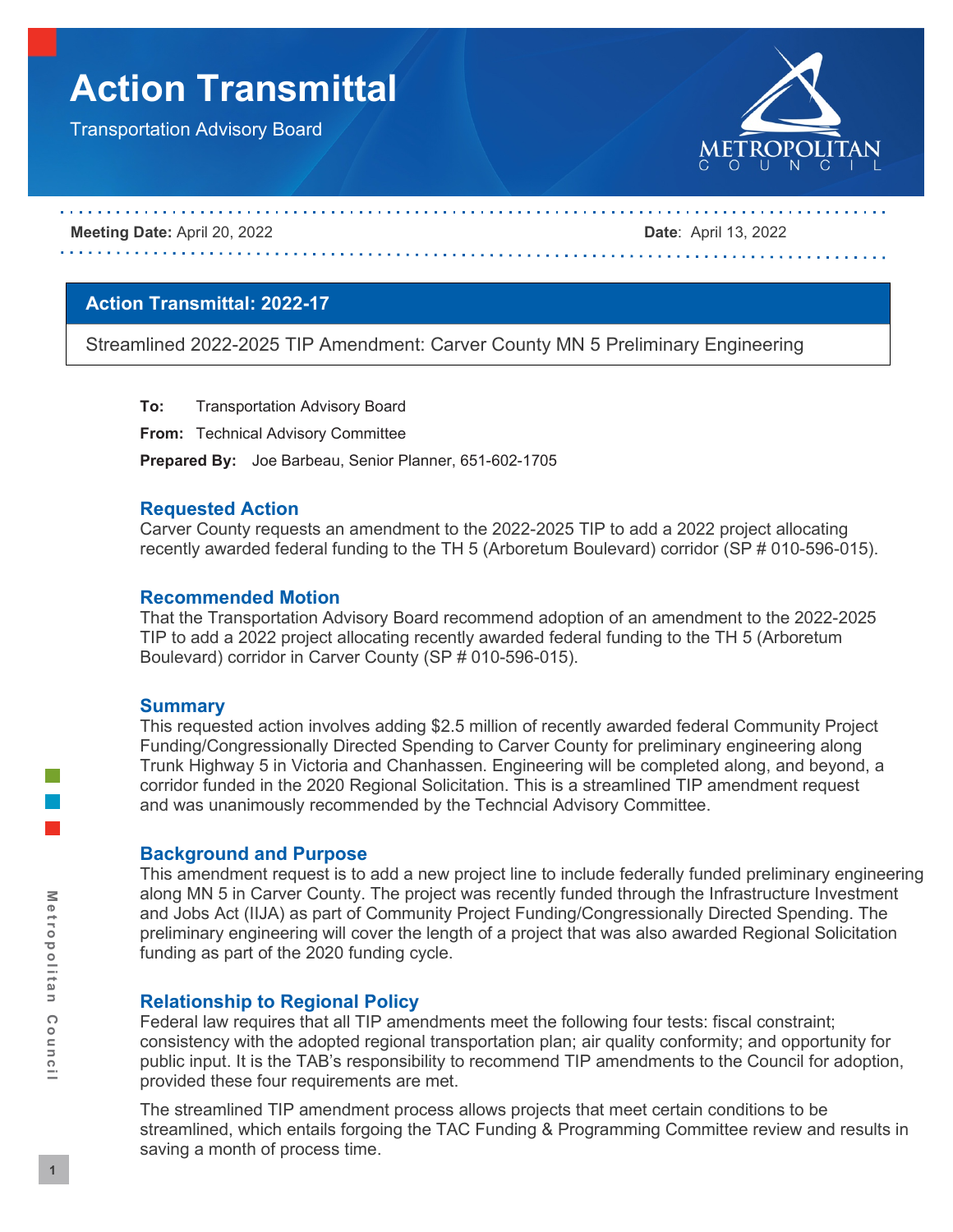# **Staff Analysis**

The TIP amendment meets fiscal constraint because the federal and local funds are sufficient to fully fund the project. This amendment is consistent with the Metropolitan Council Transportation Policy Plan, adopted by the Metropolitan Council on November 18, 2020, with FHWA/FTA conformity determination established on December 4, 2020. Public input opportunity for this amendment is provided through the TAB's and the Council's regular meetings. The Minnesota Interagency Air Quality and Transportation Planning Committee determined that the project is exempt from air quality conformity analysis.

# **Committee Comments and Actions**

At its April 6, 2022, meeting, the Technical Advisory Committee voted unanimously to recommend adoption of an amendment to the 2022-2025 TIP to add a 2022 project allocating recently awarded federal funding to the TH 5 (Arboretum Boulevard) corridor in Carver County.

# **Routing**

| Τo                                                             | <b>Action Requested</b>       | Date Completed /<br><b>Scheduled</b> |  |
|----------------------------------------------------------------|-------------------------------|--------------------------------------|--|
| <b>Technical Advisory Committee</b>                            | <b>Review &amp; Recommend</b> | April 6, 2022                        |  |
| <b>Transportation Advisory Board</b>                           | Review & Recommend            | April 20, 2022                       |  |
| <b>Metropolitan Council</b><br><b>Transportation Committee</b> | Review & Recommend            | April 25, 2022                       |  |
| <b>Metropolitan Council</b>                                    | Review & Adopt                | April 27, 2022                       |  |